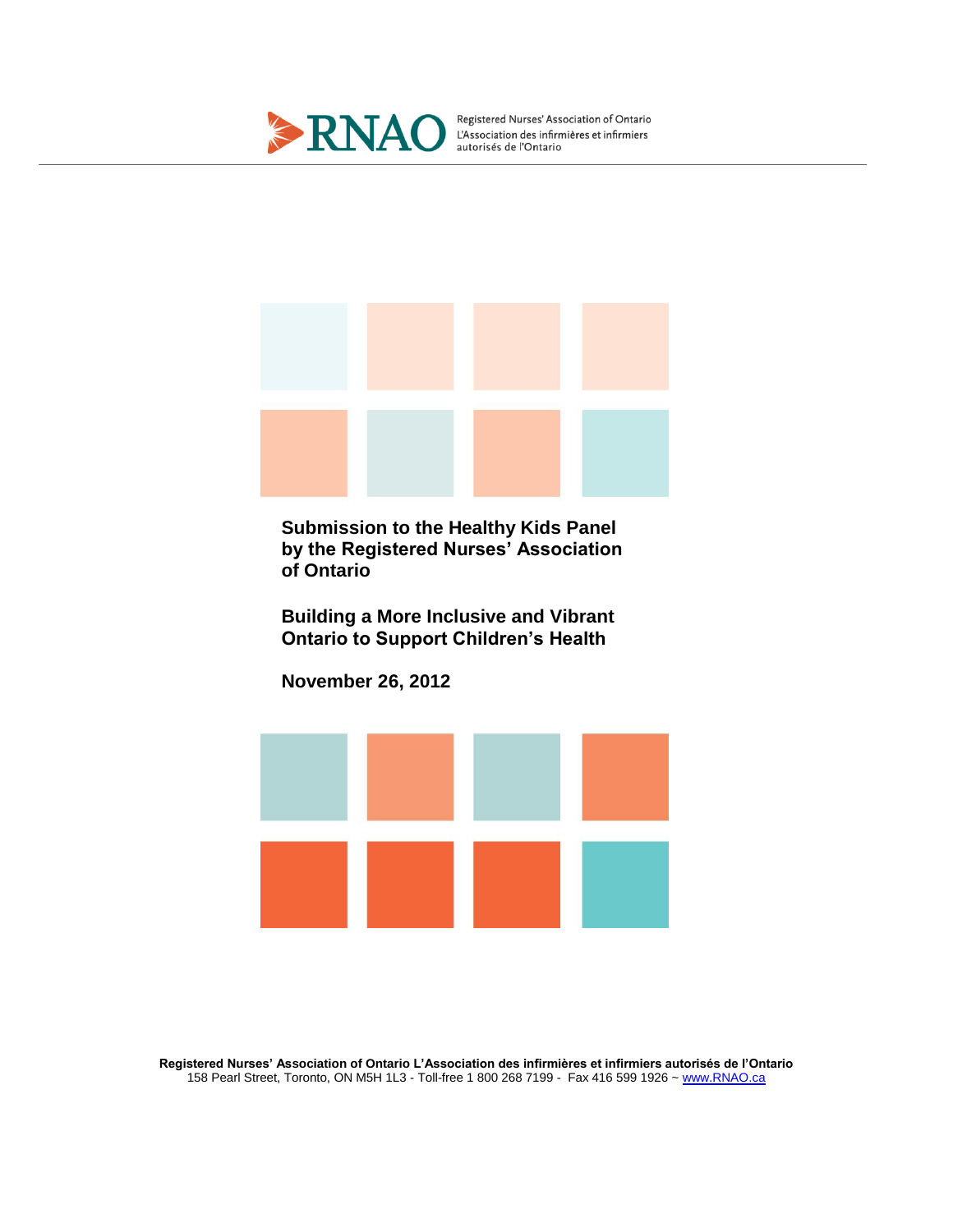## **1. Introduction and Background**

The Registered Nurses" Association of Ontario (RNAO) is the professional voice for nursing in Ontario. Our mandate of *Speaking Out for Nursing, Speaking Out for Nursing and Speaking Out for Health* has positioned our organization as a key player in shaping health care and nursing provincially, nationally, and internationally. RNAO has taken this mandate with utmost seriousness as reflected in the myriad of evidence-based policy and practice programs, communications and advocacy work. Nurses believe that health is a resource for everyday living and that access to the conditions that permit health is a universal human right.<sup>1</sup>

Three recent ground breaking reports exemplify RNAO"s influential work: *Primary Solutions for Primary Care; Enhancing Community Care for Ontarians (ECCO): A Three* Year Plan; and RNAO's Submission to the Government of Ontario's Senior Care Strategy. The three, are central pillars to improve health system integration and ensure Ontario becomes a highperforming health system that achieves the "triple aims" of improved patient experiences, enhanced population outcomes, and health system cost-effectiveness. The focus of these work is on locating care coordination and system navigation within primary care, with a strong emphasis on health promotion, disease prevention, chronic disease prevention and management, and mental health – resulting in a system that is upstream and more responsive to the public"s needs.

Equally vital in our quest to advance quality care, and improve population and system outcomes, is RNAO"s Best Practice Guidelines Program. Launched in 1999 and funded by the Ministry of Health and Long-Term Care, the program has evolved into an internationally acclaimed one that is influencing nursing practice and policy in Ontario, Canada and abroad.

RNAO has long advocated for healthy children as cornerstone to building healthy and vibrant communities. RNAO is the voice of the public in shaping healthy public policy, strengthening our publicly funded and not for profit health care system, and providing evidence-based unbiased facts that inform discussion and deliberations. It is in this context, that the articles and opinions that appear on the HealthyDebate website are important additions to the public discourse about health care in Ontario.

A signature program of the RNAO is the *International Affairs and Best Practice Guidelines Program* (IABPG), which is focused on the development, dissemination, implementation and evaluation of clinical and healthy work environment best practice guidelines (BPGs). The program was launched in 1999 with multi-year funding from the Ontario Ministry of Health and Long Term Care. To date, RNAO has developed thirty-nine clinical practice guidelines, nine guidelines focused on healthy work environments, a tool kit<sup>2</sup> to aid in the implementation of the guidelines in practice settings, an educator's resource<sup>3</sup> to facilitate guideline implementation in the nursing curriculum and education programs, and numerous other evidence-based education and implementation resources (*see Appendix A for a list of BPGs and other resources*).

The published guidelines, many of which address child, youth and maternal health, are disseminated and uptake is supported using a multi-pronged approach that includes a focus on individual capacity development, through the Best Practice Champion Network $\mathcal{O}^4$  and RNAO Institutes; and organizational/system implementation through the Best Practice Spotlight Organization®<sup>5</sup> (BPSO®) designation. The BPSO designation is a formal process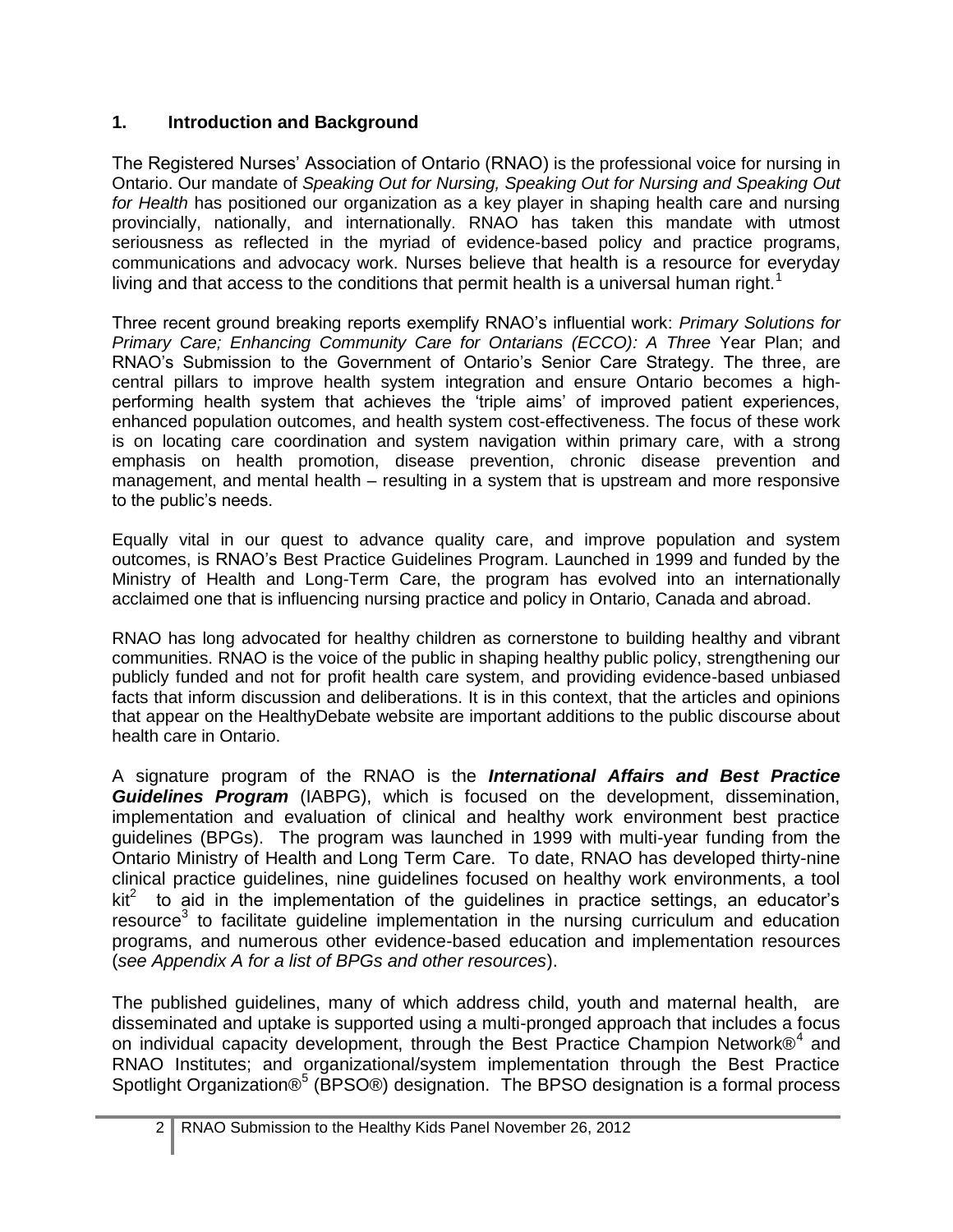wherein institutions apply for a three formal partnership with RNAO, to implement multiple BPGs and evaluate their impact on clinical and organizational outcomes.

The BPGs are actively implemented provincially, nationally and internationally, and the impact on clinical practice and client outcomes has been profound. Through a focus on individual practitioners and organizations, there have been significant enhancements made in developing evidence-based cultures that support using the best evidence in ongoing daily practice. The guidelines, related resources, and implementation projects are freely available on the RNAO web site at [www.rnao.org/bestpractices.](http://www.rnao.org/bestpractices)

The RNAO appreciates this opportunity to provide a submission to the Healthy Kids Panel on how to improve the health of children and reduce childhood obesity in Ontario.

The inequities in how society is organized mean that the freedom to lead a flourishing life and to enjoy good health is unequally distributed between and within societies. This inequity is seen in the conditions of early childhood and schooling, the nature of employment and working conditions, the physical form of the built environment, and the quality of the natural environment in which people reside. Depending on the nature of these environments, different groups will have different experiences of material conditions, psychosocial support, and behavioural options, which make them more or less vulnerable to poor health. Social stratification likewise determines differential access to and utilization of health care, with consequences for the inequitable promotion of health and wellbeing, disease prevention, and illness recovery and survival.

(Commission on the Social Determinants of Health, 2008:3)

# **2. The Critical Importance of Social Determinants of Health for Health at All Ages**

Consistent with the cumulative global evidence in the Final Report of the Commission on the Social Determinants of Health,<sup>6</sup> data from Ontario confirm that the burden of disease and premature death closely follow the social gradient. Ontarians of lower socioeconomic position experience much higher levels of chronic disease, disability, and premature death than more advantaged Ontarians.<sup>7</sup> If all Ontarians has the same health as Ontarians with higher income, an estimated 318,000 fewer people would be in fair or poor health, an estimated 231,000 fewer people would be disabled, and there would an estimated 3,373 fewer deaths per year among Ontarians living in metropolitan areas.<sup>8</sup>

## **3. Childhood Obesity and Social Determinants of Health**

Although overweight children may be found at every socioeconomic level, it is important to note that the prevalence of overweight children and youth in Canada varies along a gradient by income. Children in the poorest neighbourhood had a 35 per cent overweigh prevalence compared with 30 per cent in the middle socioeconomic neighbourhood and 24 per cent overweight prevalence in the most affluent neighbourhood.<sup>9</sup> Of the 393,000 children living in poverty in Ontario in 2009, 7.3 per cent lived in deep poverty, as their family income was less than 40 per cent of median family income in the province.<sup>10</sup> "Children live in poverty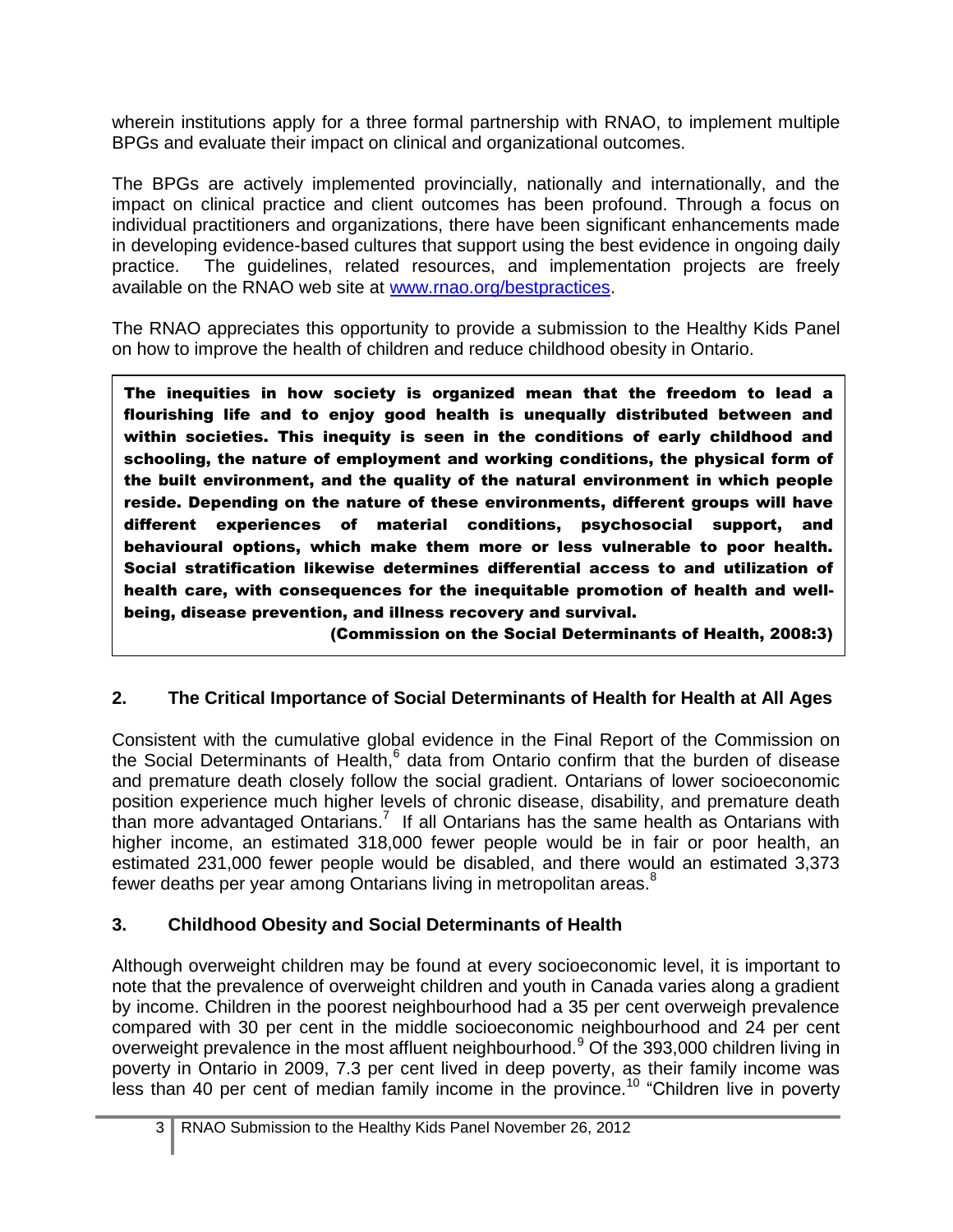when their families live in poverty. In 2009, more than 1 in 3 children in female lone-parent families lived in poverty, compared to 1 in 9 children in two-parent families."<sup>11</sup> The health impacts of childhood poverty extend across the lifetime, even when material circumstances improve. In the United Kingdom, the death rate for adults between 26 and 55 years who grew up in poor socioeconomic conditions in childhood was double that of those living in the best conditions.<sup>12</sup> The death rate for those whose socioeconomic status disadvantage continued into early adulthood was between three and five times higher than those in the optimal conditions.<sup>13</sup> The British women's health and heart study found that belonging to the manual social classes in childhood and adulthood was independently associated with increased insulin resistance, dyslipidaemia, and obesity in older women.<sup>14</sup> Even if women moved into non-manual classes in adulthood, women who were in the manual social classes as children remained at increased risk for insulin resistance, dyslipidaemia, and obesity.<sup>15</sup>

Access to nutritious food to enable good health is severely compromised among lowincome families in our communities.<sup>16</sup> One quarter of low-income adults in Ontario reported they did not have enough food to eat, worried about there not being enough to eat, or did not eat the quality or variety of foods they desired due to lack of money, according to the Canadian Community Health Survey.<sup>17</sup> According to nutrition researcher, Valerie Tarasuk, national and provincial averages hide the fact that within low-income communities, a very high percentage of people are experiencing hunger.<sup>18</sup> A sampling of 484 low-income families residing in high-poverty Toronto neighbourhoods found that two-thirds of the families were food insecure over the past twelve months and over one quarter were severely food insecure, indicative of food deprivation.<sup>19</sup>

With food bank use "at an all time high," "there is an undeniably high number in Ontario (who) live each and every day chronically hungry."<sup>20</sup> In March 2012, 412,998 Ontarians turned to food banks for assistance, a 31.4 per cent increase since the start of the economic downturn in  $2008.<sup>21</sup>$  More than one-third (38.7 per cent) or 159,918 of these individuals were children.<sup>22</sup> This is an increase of 11,737 more children compared with March 2011.<sup>23</sup> In terms of other relevant characteristics of food bank users in Ontario, 27.3 per cent were on disability support, 42.8 per cent were on social assistance, and 64.5 per cent were rental market tenants.<sup>2</sup>

Despite the good intentions and hard work of many within the charitable food sector, the needs of many of those most severely in need continue to be unmet. Despite the high profile of food banks, only 20 to 30 per cent of those experiencing food insecurity seek charitable food assistance.<sup>25</sup> Across Canada, 55 per cent of the food banks have been forced to cut back the amount of food provided to each household due to scarcity.<sup>26</sup> During March 2012, 19.2 per cent of food banks ran out of nutritious food in our province.<sup>27</sup> These self-reported findings by the food banks have been confirmed by researchers who report that it is common for people accessing food banks and charitable meal programs to report still going hungry. This is due to the "extraordinary levels of vulnerability of those seeking food charity" and the limited assistance available from "a highly fragmented, resourceconstrained system of food relief."<sup>28</sup> Federal and provincial programs that "comprise our 'social safety net' are failing to enable many Canadians to meet their basic food needs."<sup>29</sup>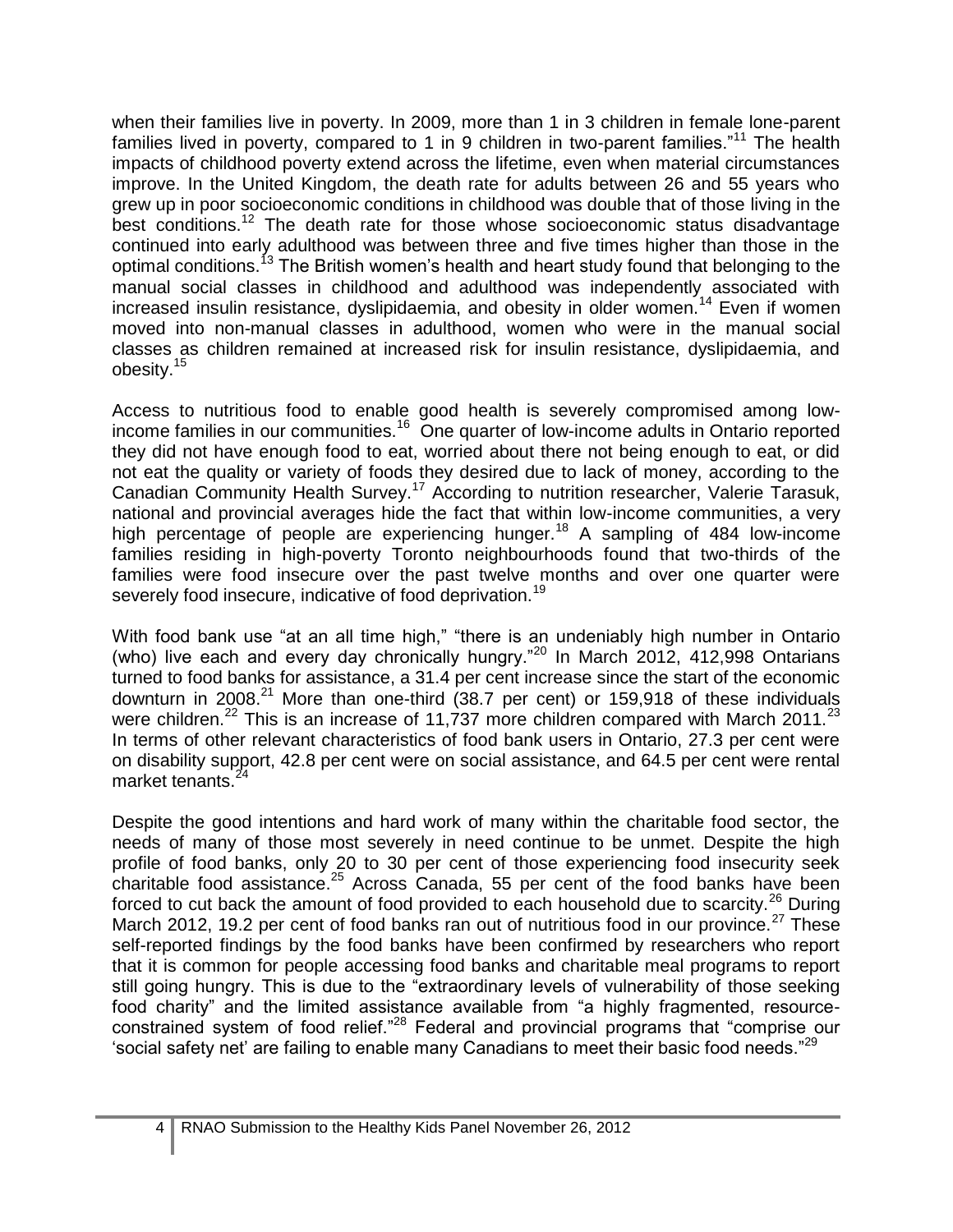Being poor means….praying for a miracle that you'll have enough money to buy food next week….It means bundling up your child to go out in a snowstorm to a Food Bank for a few canned goods. It means feeling ashamed…It means walking a long way to line up to get Christmas presents for your children so that they can believe that dreams can come true…It means never having dreams or aspirations. A mother on social assistance (Campaign 2000 (2011: 6)

# **4. The Impact of health, education and policy interventions**

Nurses and other professionals in health care across all sectors can be instrumental in influencing both the prevention and management of childhood obesity. It is clear that the simple formula to combating obesity through increasing activity and ensuring proper nutrition has numerous challenges, many of which are beyond the individual"s control, and involve system and organizational change  $30^{31}$   $32^{33}$   $34$ . Recognizing this, the RNAO Best Practice Guideline on Primary Prevention of Childhood Obesity<sup>35</sup> utilized the best available evidence to determine recommendations built on a broad model entitled the Ecological Framework for the Prevention of Childhood Obesity. This framework utilizes concepts from Kumanyika et al<sup>36</sup> and Lobstein et al<sup>37</sup> and acknowledges the role of government, the corporate sector, community, school and family as well as the health care system in tackling childhood obesity.

Within that framework, there are key roles for nurses and other health care professionals which include: health promotion related to nutrition and activity when working directly with populations and children and families; advocacy for healthy public policy related to food marketing, communities (including built environments) and food and nutrition requirements; education, support and interventions when working with teachers and others in the school community; and regulation of food marketing $38$ .

RNAO is currently writing the second edition of the childhood obesity best practice guideline, to be released in 2013. Work to date related to the evidence review has identified more and stronger evidence to support the Ecological Framework and the direction of the recommendations in the first edition.

# **5. Taking Action on All Fronts**

**Recommendation 1**: Improve health and decrease health inequities, including childhood obesity, by addressing social inequities through recommendations to provincial government on action such as:

- A. Ensure that momentum and progress continues with Ontario"s Poverty Reduction Strategy that is coming up for its legislated five-year review in 2013.
- B. Transform the social assistance system with its dangerously low rates and confusing, punitive rules to a person-centred system, where the rates correspond to the actual cost of living.
- C. Increase the minimum wage, which has been frozen since 2010, so that subsistence wages become living wages. Protect precarious workers against exploitation through enforcement of *Employment Standards Act* and ensure pay equity.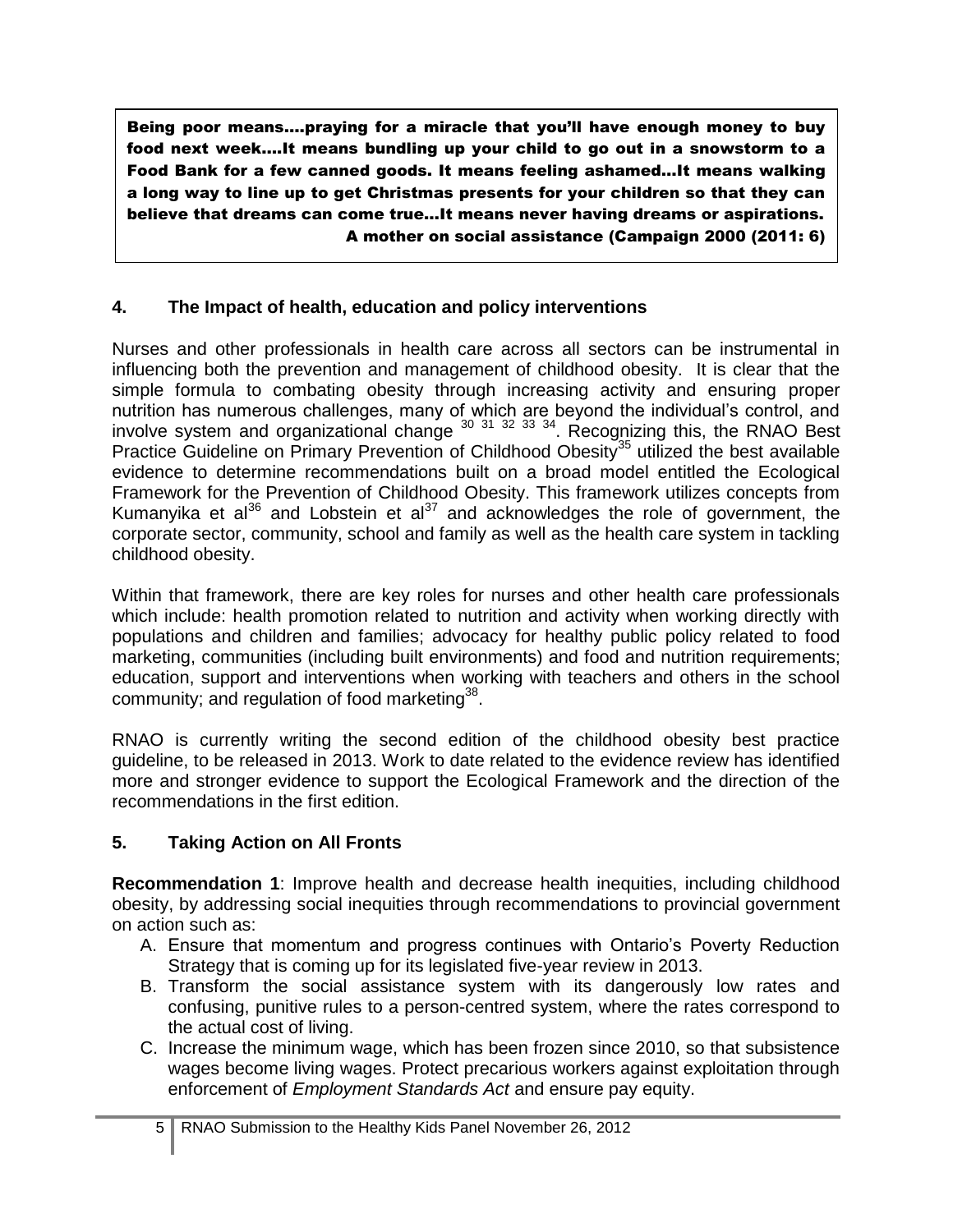D. Work with other governments, including First Nations, to address the urgent need for affordable, healthy housing across the province.

In addition to robust action on these structural issues, there are a variety of other actions that must be implemented to address our current obesogenic environment. Governments at the federal, provincial, and territorial levels have identified a *Framework for Action to Promote Healthy Weights<sup>39</sup> <sup>40</sup>* as well as provided financial support for reports with multiple recommendations related to activity, $41$  nutrition, $42$  and built environments. $43$ 

When the Active Healthy Kids Canada 2012 report card, *Is Active Play Extinct?*<sup>44</sup> was released, a headline in the *Globe and Mail* focused on "Parental fear contributing to sedentary lifestyle of Canadian children."<sup>45</sup> The framing of blaming parents for "helicopter parenting" reinforced a focus on individual/family gaps in knowledge and poor choices. In a similar way, Participaction public service  $\text{ads}^{46}$  that throw water or a ball at a mother for an incorrect answer on needed activity levels alienates some viewers as it normalizes physical violence, bullying, and disdain for women.

In contrast to these scolding approaches, there are resources available such as the British Columbia Healthy Living Alliance"s healthy equity information sheet, *Everybody Active: Why Don't People Participate*<sup>47</sup> that help give insight into the challenges that people frequently experience.

I was in an abusive relationship and for a long time I was afraid to go out the front door. Once the kids and I were on our own, we had to move to a rough part of town where there are few sports facilities or programs. It is impossible to lug three kids and a stroller onto a bus to get across town where the good programs are and I would never go out at night. Project Participant (BC Healthy Living Alliance Info 4:5)

Low or no-cost recreation programs, affordable public transit, publicly-funded, not-for-profit child care, and safe secure neighbourhoods where people are unafraid at night would have benefited this family. Less helpful are inequitable policy instruments, such as the Children"s Fitness Tax Credit, which predominately benefits wealthier families<sup>48</sup> at a cost of \$200 million to the public purse.<sup>49</sup> In a context of "austerity budgets," public goods such as parks, recreation, public transit, health care, child care, social safety nets, environmental protection, and social investments in high priority neighbourhoods are increasingly under threat at the same time that "innovative solutions" are sought from the private sector.

**Recommendation 2**: Encourage all levels of government to make public policy decisions based on public health science rather than ideology.

- A. Implement the recommendations of the Office of the Chief Coroner for Ontario related to Accidental Drowning Deaths in Ontario.<sup>50</sup>
- B. Implement the recommendations of the Office of the Chief Coroner for Ontario related to Cycling Death Review.<sup>51</sup>
- C. Implement the recommendations of the Office of the Chief Coroner for Ontario related to Pedestrian Death Review.<sup>52</sup>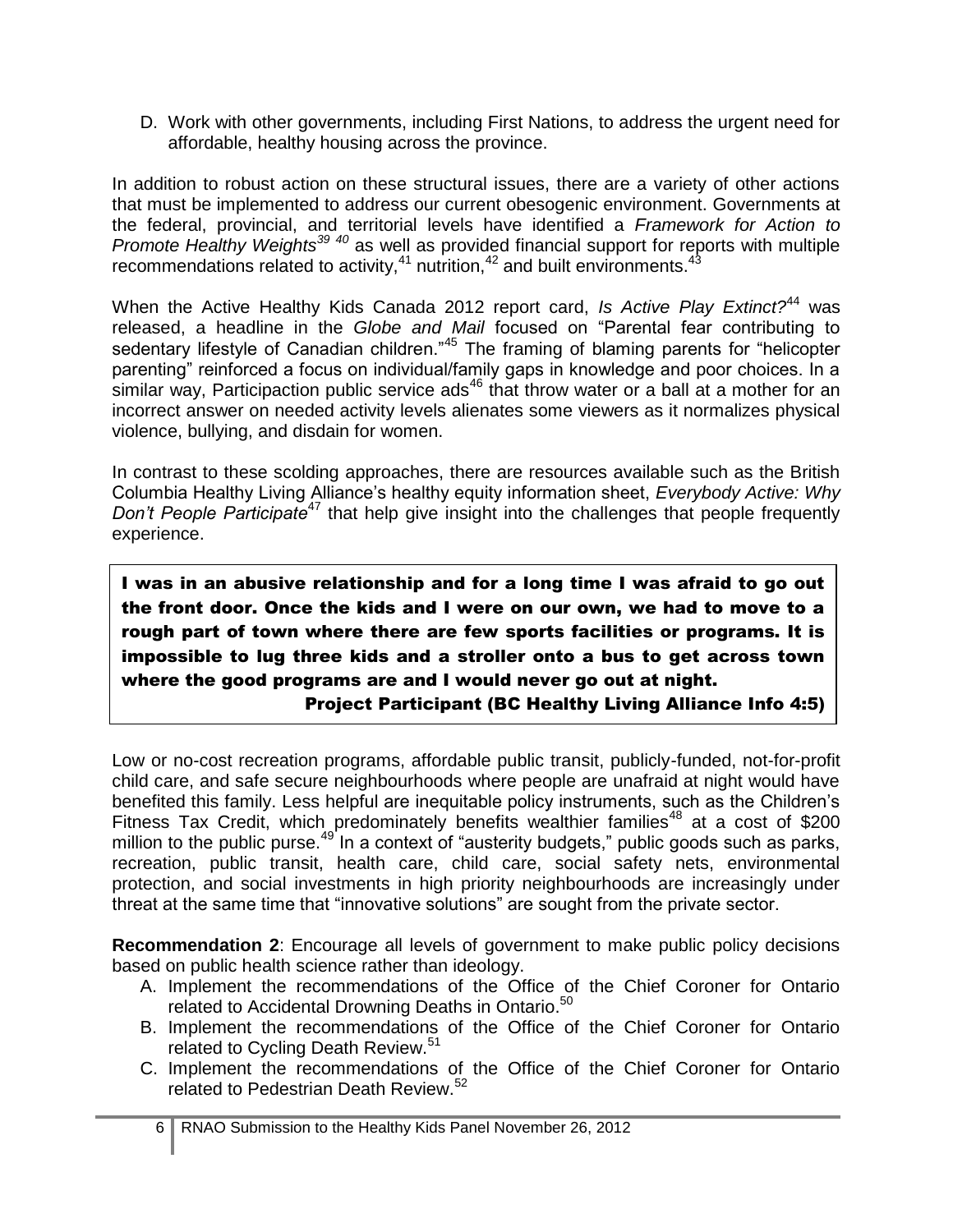- D. Model Ontario's approach to multi-faceted, complex health challenges on the approach taken by the Office of the Chief Coroner when reviewing Youth Suicides at the Pikangikum First Nation.<sup>53</sup>
- E. If market forces are reluctant to change, use legislative powers to prohibit inappropriate advertising to children, restrict unhealthy content such as high levels of sodium or transfats, require nutritional information on restaurant menus, etc.

With all the best intentions, we have a history at government levels of recommending actions related to a myriad of specific "social catastrophies" that if implemented in a systematic way would begin to make a difference for broader health and social issues. Recommendation 2 presented clearly reflects this in identifying the need to implement recommendations related to accidental drowning, cycling deaths, pedestrian deaths and youth suicide. All these recommendations if implemented would lead to supporting and enabling increased safe participation in physical activity for youth and all Ontarians.

**Recommendation 3**: That the recommendations in the RNAO Primary Prevention of Childhood Obesity be embraced as key actions for nurses and other health care professionals, governments, corporations, communities and schools. Such recommendations include:

- A. Advocating for healthy public policies related to activity and nutrition;
- B. Promoting healthy eating and physical activity at the populations, community, family, and individual levels;
- C. Supporting exclusive breastfeeding for infants until six months of age;
- D. Promoting healthy eating using Canada"s Food Guide and healthy eating patterns;
- E. Promoting increased physical activity and decreased sedentary activities;
- F. Working with school communities to implement school-based strategies;
- G. Supporting a family-centred approach to promote healthy weights;
- H. Regular Assessment of physical growth and development of children.

**Recommendation 4**: That a Champion Network modeled after RNAO"s successful Champion Network be established to be led by nurses to work with teachers, students and others in the school system to begin to champion healthy lifestyles and healthy weights for children and families.

The RNAO Best Practice Champion Network, consists of a set of workshops, and an ongoing Champion Knowledge Exchange Network, that is used by RNAO and now many others, to advance guideline uptake, and initial and sustained evidence based practice change. RNAO would be prepared to target some of our Champion workshops to focus on obesity prevention and offer such workshops to nurses in all relevant sectors as well as to teachers and others who are leaders and mentors for children and youth, as well as youth groups themselves. The Champion model in this case can be very successful, as it utilizes a peer to peer strategy to share a good health, good feeling, good to do message.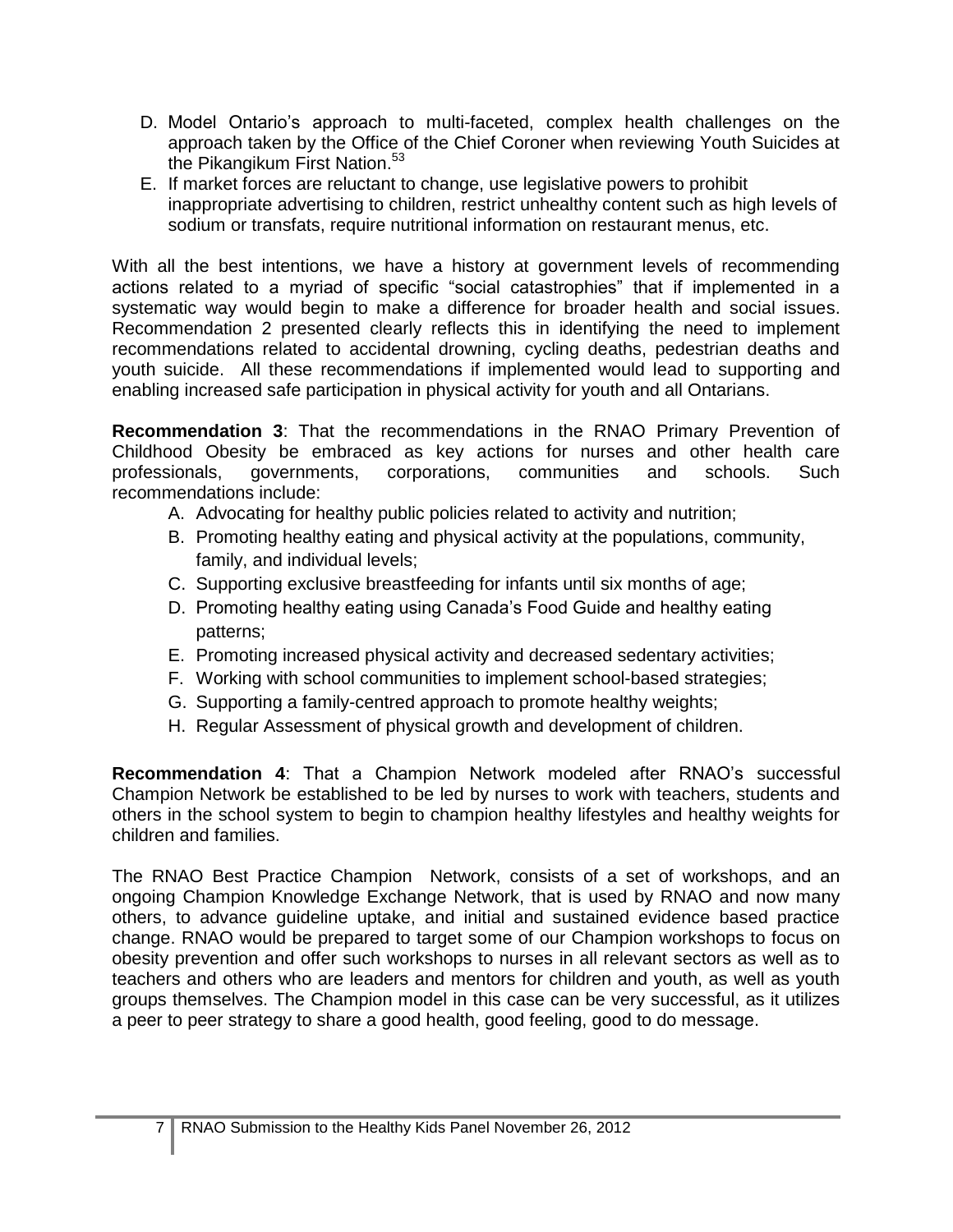#### **6. Conclusion**

RNAO strongly believes that Childhood obesity can be successfully addressed. We do have the evidence to direct actions at all levels. We urge the Healthy Kids Panel to utilize all the resources to recommend involvement of all stakeholders to take an integrated approach to development and implementation of healthy public policy. Finally we need to ensure consistency in healthy policy uptake in all levels of government, our corporations, communities, and schools such that families and individuals can find it easier to engage in healthy behaviours especially those that impact healthy weights.

With warm regards,

Doin Crimbp

Doris Grinspun, RN, MSN, PhD, LLD(hon), O.ONT. Chief Executive Officer, Registered Nurses" Association of Ontario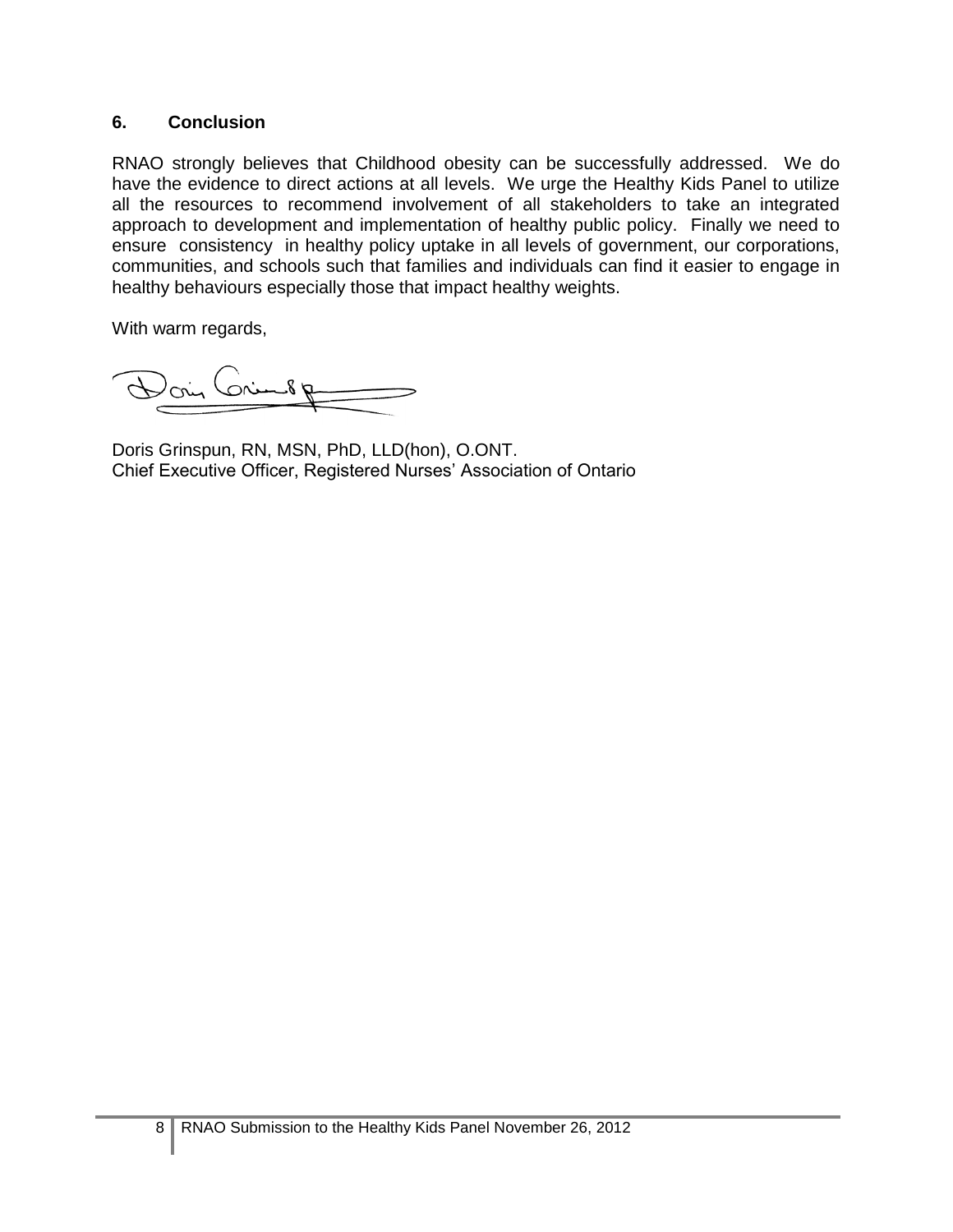# **Appendix A**

## **RNAO Clinical and Healthy Work Environment Best Practice Guidelines**

### **Clinical Best Practice Guidelines (39)**

- Adult Asthma Care Guidelines for Nurses: Promoting Control of Asthma
- Assessment and Care of Adults at Risk for Suicidal Ideation and Behavior
- Assessment and Device Selection for Vascular Access
- Assessment and Management of Pain
- Assessment and Management of Stage I to IV Pressure Ulcers
- Assessment and Management of Venous Leg Ulcers
- Assessment and Management of Foot Ulcers for People with Diabetes
- Best Practice Guideline for the Subcutaneous Administration of Insulin in Adults with Type 2 Diabetes
- Breastfeeding Best Practice Guidelines for Nurses
- Caregiving Strategies for Older Adults with Delirium, Dementia and Depression
- Care and Maintenance to Reduce Vascular Access Complications
- Chronic Kidney Disease
- Client Centred Care
- Crisis Intervention
- Decision Support for Adults Living with Chronic Kidney Disease
- End of Life Care During the Last Days and Hours
- Enhancing Healthy Adolescent Development
- Establishing Therapeutic Relationships
- Facilitating Client Centred Learning
- Integrating Smoking Cessation into Daily Nursing Practice
- Interventions for Postpartum Depression
- Nursing Care of Dyspnea: The  $6<sup>th</sup>$  Vital Sign in Individuals with Chronic Obstructive Pulmonary Disease (COPD)
- Nursing Management of Hypertension
- Oral Health: Nursing Assessment and Interventions
- Ostomy Care & Management
- Primary Prevention of Childhood Obesity
- Prevention of Constipation in the Older Adult Population
- Prevention of Falls and Fall Injuries in the Older Adult
- Promoting Asthma Control in Children
- Promoting Continence Using Prompted Voiding
- [Promoting Safety: Alternative Approaches to Use of Restraints](http://www.rnao.org/Page.asp?PageID=924&ContentID=3661)
- Reducing Foot Complications for People with Diabetes
- Risk Assessment and Prevention of Pressure Ulcers
- Screening for Delirium, Dementia and Depression in Older Adults
- Strategies to Support Self-Management in Chronic Conditions: Collaboration with **Clients**
- Stroke Assessment Across the Continuum of Care
- Suicidal Ideation and Behaviour
- Supporting Clients on Methadone Maintenance Treatment
- Supporting and Strengthening Families through Expected & Unexpected Life Events
- Woman Abuse : Screening, Identification and Initial Response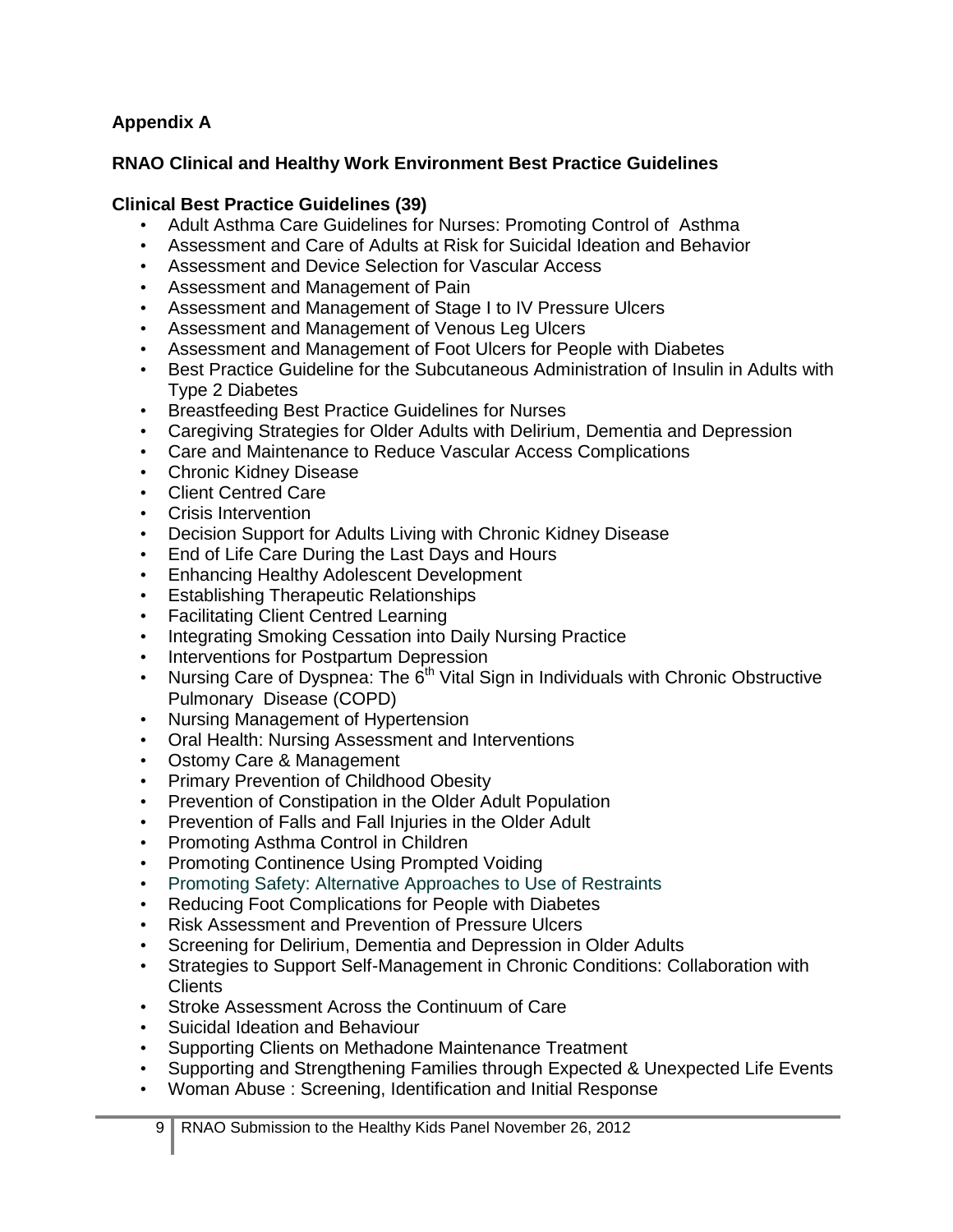### **Healthy Work Environment Best Practice Guidelines (8)**

- Collaborative Practice Among Nursing Teams
- Developing and Sustaining Effective Staffing and Workload Practices
- Developing and Sustaining Nursing Leadership
- Embracing Cultural Diversity in Health Care: Developing Cultural Competence
- Managing and Mitigating conflict in Health Care Teams
- Preventing and Managing Violence in the Workplace
- Preventing and Mitigating Nurse Fatigue in Health Care
- Professionalism in Nursing
- Workplace Health, Safety and Well-Being of the Nurse

#### **Additional Resources:**

- Educator"s Resource: Integration of Best Practice Guidelines
- Toolkit : Implementation of Clinical Practice Guidelines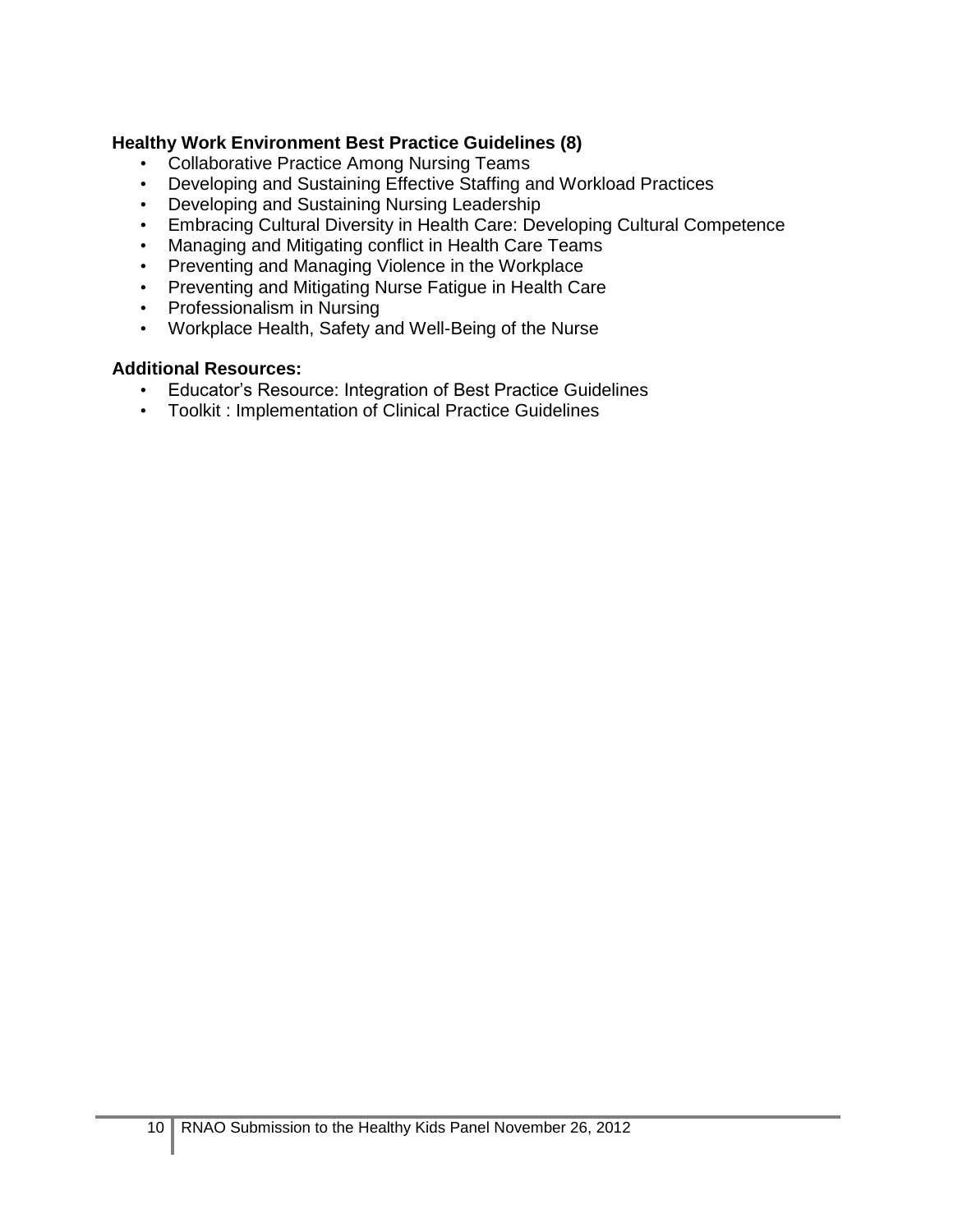#### **References**

 $\overline{a}$ <sup>1</sup> Registered Nurses" Association of Ontario. (2010). *Creating Vibrant Communities: RNAO's Challenge to Ontario's Political Parties 2011 Provincial Election Technical Backgrounder.* Toronto: Author, 1. Retrieved September 28, 2012 from:

[http://rnao.ca/sites/rnao-ca/files/CVC\\_Technical\\_Backgrounder.pdf](http://rnao.ca/sites/rnao-ca/files/CVC_Technical_Backgrounder.pdf)

<sup>2</sup> Registered Nurses" Association of Ontario. (2002). *Toolkit: Implementation of clinical practice guidelines.* Toronto, Canada: Registered Nurses' Association of Ontario.<br><sup>3</sup> Peqistered Nurses' Association of Ontario.

<sup>3</sup> Registered Nurses" Association of Ontario. (2005). *Educator's Resource: Integration of Best Practice* 

*Guidelines.* Toronto, Canada: Registered Nurses' Association of Ontario.<br><sup>4</sup> Ploeg, J., Skelly, J., Rowan, M., Edwards, N, Davies, B , Grinspun, D., Bajnok, I. Downey, A. (2010). The Role of Nursing Best Practice Champions in Diffusing Practice Guidelines: A Mixed Methods Study. *Worldviews on Evidence-Based Nursing.* Retrieved November 1, 2012 from:

[http://onlinelibrary.wiley.com/journal/10.1111/\(ISSN\)1741-6787/earlyview](http://onlinelibrary.wiley.com/journal/10.1111/(ISSN)1741-6787/earlyview)

 $<sup>5</sup>$  Ibid.</sup>

<sup>6</sup> Commission on Social Determinants of Health. (2008). *Closing the gap in a generation: Health equity through action on the social determinants of health. Final Report on the Commission on Social Determinants of Health.* Geneva: World Health Organization. Retrieved September 29, 2012 from: [http://www.who.int/social\\_determinants/thecommission/finalreport/en/index.html](http://www.who.int/social_determinants/thecommission/finalreport/en/index.html)

7 Bierman, A., Ahamd, F., Angus, J. et al. (2009). Burden of Illness. In Bierman, A., editor. *Project for an Ontario Women's Health Evidence-Based Report: Volume 1.* Toronto: Author, 4. <http://www.powerstudy.ca/>

8 Ibid, 4.

 $9$  Oliver, L., & Hayes, M. (2005). Neighbourhood socio-economic status and the prevalence of overweight Canadian children and youth. *Canadian Journal of Public Health*. 96(6): 415-420.

<sup>10</sup> Ibid, 2.

<sup>11</sup> Campaign 2000. (2011). Poverty Reduction in an Age of Uncertainty & Change. 2011 Report Card on *Child and Family Poverty in Ontario.* Toronto: Author, 2. Retrieved November 1, 2012 from: <http://www.campaign2000.ca/Ontario/reportcards.html>

<sup>12</sup> Kuh, D., Hardy, R., Langenberg, C., Richards, M., & Wadsworth, M. (2002). Mortality in adults aged 26-54 years related to socioeconomic conditions in childhood and adulthood: post war birth cohort study. *British Medical Journal*. 325 (7372), 1080.

 $13$  Ibid, 1080.

<sup>14</sup> Lawlor, D., Ebrahim, S.,Davey Smith, G. (2002). Socioeconomic position in childhood and adulthood and insulin resistance: cross sectional survey using data from British women's heart and health study. *British Medical Journal*. 325(7368), 805.

 $15$  Ibid, 805.

<sup>16</sup> Ricciuto, D., Kirkpatrick, S., & Tarasuk, V. (2010). Food purchasing and food insecurity among lowincome families in Toronto. *Canadian Journal of Dietetic Practice and Research.* 71(3), e50-57.

<sup>17</sup> Bierman et al, 48.

<sup>18</sup> Recession Relief Coalition. (2011). *Hunger Crisis: Report of the Hunger Inquiry*. Toronto: Author, 5. Retrieved November 1, 2012 from: <http://recessionreliefcoalition.yolasite.com/hunger-inquiry.php>

<sup>19</sup> Kirkpatrick, S., & Tarasuk, V. (2009). Food insecurity and participation in community food programs among low-income Toronto families. *Canadian Journal of Public Health.* 100(2), 135-139.

<sup>20</sup> Ontario Association of Food Banks. (2012). *Hunger Count 2012: Provincial Report.* Toronto: Author. Retrieved November 1, 2012 from: <http://www.oafb.ca/2012hungercount>

<sup>21</sup> Food Banks Canada. (2012). *Hunger Count 2012: A Comprehensive Report on Hunger and Food Bank Use in Canada, and Recommendations for Change*. Toronto: Author, 4. Retrieved November 1, 2012 from:

<http://www.foodbankscanada.ca/About-Us/Publications/Research.aspx>

<sup>22</sup> Ontario Association of Food Banks. (2012). *Hunger Count 2012: Provincial Report.* Toronto: Author. Retrieved November 1, 2012 from: <http://www.oafb.ca/2012hungercount>  $^{23}$  Ibid.

<sup>24</sup> Food Banks Canada, 24.

<sup>25</sup> Ontario Association of Food Banks.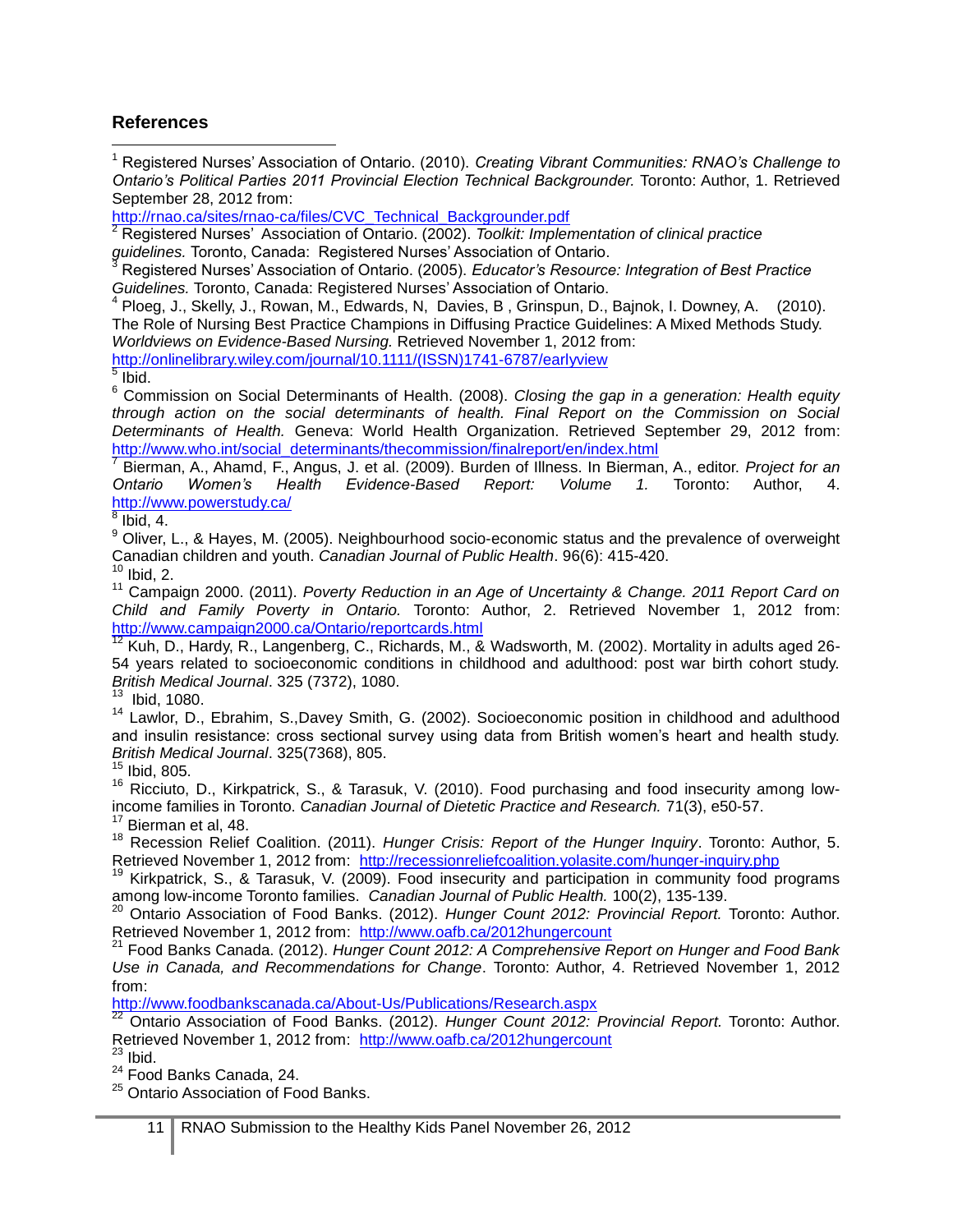<sup>25</sup> Tarasuk, V., McIntyre, L., & Power, E. (2012). *Income-related household food insecurity in Canada: A policy failure to address poverty.* Submission to Olivier De Schutter, the United Nations Special Rapparteur on the Right to Food Mission to Canada. May, 2012, 5.

 $\overline{a}$ 

<sup>27</sup> Ontario Association of Food Banks.

<sup>28</sup> Tarasuk, McIntyre, & Power, 5.

<sup>30</sup> Rahman, T., Cushing, R., A., & Jackson, R. J. (2011). Contributions of built environment to childhood obesity. *Mount Sinai Journal of Medicine, 78*, 49–57. DOI:10.1002/msj.20235.

<sup>31</sup> Mercer, A. (2010). Obesity, battle of the bulge-policy behind change: Whose responsibility is it and who pays? *Health Education Journal, 69*(4), 401-408. DOI: 10.1177/0017896910379364

 $32$  Spence, J. C., Carson, V., Casey, L. & Boule, N. (2011). Examining behavioural susceptibility to obesity among Canadian pre-school children: The role of eating behaviours. *International Journal of Pediatric Obesity,* 6, e501–e507. DOI: 10.3109/17477166.2010.512087

<sup>33</sup> King, L., Hebden, L., Grunseit, A., Kelly, B., Chapman, K., & Venugopal, K. (2010). Industry self regulation of television food advertising: Responsible or responsive? *International Journal of Pediatric Obesity,Early Online,* 1-9. DOI: 10.3109/17477166.2010.517313

<sup>34</sup> Potvin Kent, M., Dubois, L., & Wanless, A. (2011). Food marketing on children's television in two different policy environments. *International Journal of Pediatric Obesity,*6, e433–e441. DOI: 10.3109/17477166.2010.526222.

<sup>35</sup> Registered Nurses" Association of Ontario (2005). *Primary prevention of childhood obesity*. Toronto, Canada: Registered Nurses' Association of Ontario.

<sup>36</sup> Kumanyika, S., Jeffery, R. W., Morabia, A., Ritenbaugh, C., Antipatis, V. J., & Public Health Approaches to the Prevention of Obesity (PHAPO) Working Group of the International Obesity Task Force (IOTF) (2002). Obesity prevention: The case for action. *International Journal of Obesity and Related Metabolic Disorders, 26*(3), 425-436.

<sup>37</sup> Lobstein, T., Baur, L., Uauy, R., & IASO International Obesity Task Force (2004). Obesity in children and young people: A crisis in public health. *Obesity Reviews, 5* (Suppl 1), 4-85.

<sup>38</sup> Registered Nurses" Association of Ontario (2005). *Primary prevention of childhood obesity*. Toronto, Canada: Registered Nurses" Association of Ontario.

<sup>39</sup> Public Health Agency of Canada. (2010). *Curbing Childhood Obesity: A Federal, Provincial, Territorial Framework for Action to Promote Health Weights*. Ottawa: Author. Retrieved November 1, 2012 from: <http://www.phac-aspc.gc.ca/hp-ps/hl-mvs/framework-cadre/index-eng.php>

<sup>40</sup> Public Health Agency of Canada. (2011). *Actions Taken and Future Directions 2011 Curbing Childhood Obesity: A Federal, Provincial and Territorial Framework for Action to Promote Healthy Weights.* Ottawa: Author. Retrieved November 1, 2012 from:

<http://www.phac-aspc.gc.ca/hp-ps/hl-mvs/framework-cadre/2011/hw-os-2011-eng.php>

<sup>41</sup> Active Healthy Kids Canada. (2012). *Is Active Play Extinct? 2012 Active Healthy Kids Canada Report Card on Physical Activity for Children and Youth*. Toronto: Author. Retrieved November 1, 2012 from: <http://www.activehealthykids.ca/><br><sup>42</sup> Dublis United the Water

<sup>42</sup> Public Health Agency of Canada. (2012). Children and Healthy Eating. Retrieved November 1, 2012 from:

<http://www.hc-sc.gc.ca/fn-an/nutrition/child-enfant/index-eng.php>

<sup>43</sup> Association pour la santé publique du Québec. (2011). *The School Zone and Nutrition: Courses of Action for the Municipal Sector*. Québec: Author. Retrieved November 1, 2012 from:

[http://www.aspq.org/fr/dossiers/problematique-du-poids/urbanisme-et-environnement-alimentaire/the](http://www.aspq.org/fr/dossiers/problematique-du-poids/urbanisme-et-environnement-alimentaire/the-school-zone-and-nutrition-a-guide-for-the-municipal-sector)[school-zone-and-nutrition-a-guide-for-the-municipal-sector](http://www.aspq.org/fr/dossiers/problematique-du-poids/urbanisme-et-environnement-alimentaire/the-school-zone-and-nutrition-a-guide-for-the-municipal-sector)

<sup>44</sup> Active Healthy Kids Canada. (2012). *Is Active Play Extinct? 2012 Active Healthy Kids Canada Report Card on Physical Activity for Children and Youth*. Toronto: Author. Retrieved November 1, 2012 from: <http://www.activehealthykids.ca/>

160 Baluja, T. & McGinn, D. (2012). Parental fear contributing to sedentary lifestyle of Canadian children: report. *Globe and Mail*, May 29, 2012.

See, for example, the mother being hit by a ball or water in the Soccer and Swimming spots on the Participaction website. Retrieved November 1, 2012 from: [http://www.participaction.com/about/our-](http://www.participaction.com/about/our-advertising-campaigns/)

<sup>26</sup> Ibid, 9.

 $29$  Ibid, 2.